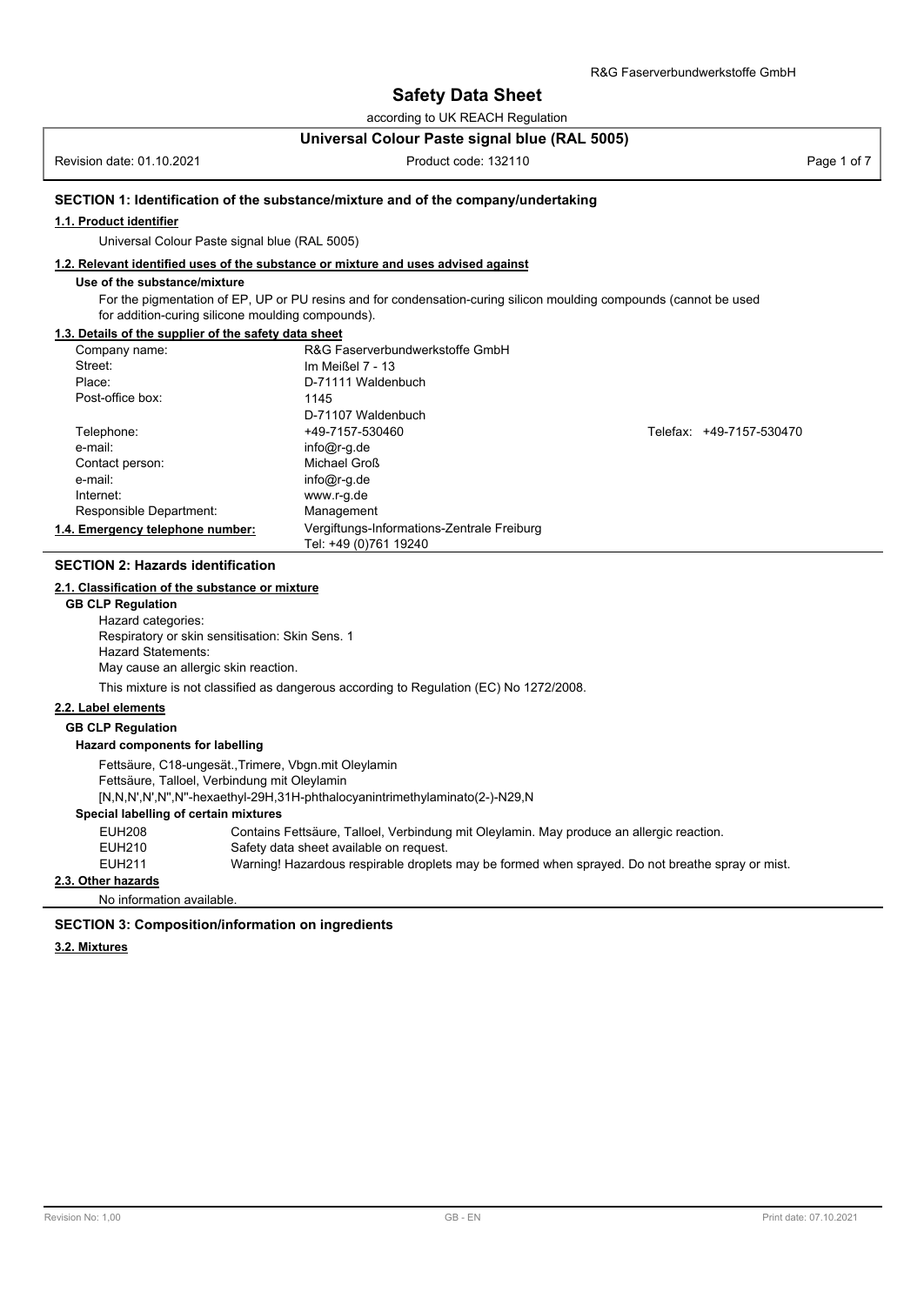according to UK REACH Regulation

#### **Universal Colour Paste signal blue (RAL 5005)**

Revision date: 01.10.2021 **Product code: 132110** Product code: 132110 **Page 2 of 7** Page 2 of 7

#### **Hazardous components**

| CAS No     | Chemical name                                        |          |                  |           |
|------------|------------------------------------------------------|----------|------------------|-----------|
|            | EC No                                                | Index No | <b>REACH No</b>  |           |
|            | <b>GHS Classification</b>                            |          |                  |           |
| 123-86-4   | n-butyl acetate                                      |          |                  | $1 - 5\%$ |
|            | 204-658-1                                            |          | 01-2119485493-29 |           |
|            | Flam. Lig. 3, STOT SE 3; H226 H336 EUH066            |          |                  |           |
| 77-99-6    | Propylidyntrimethanole                               |          |                  | $< 1 \%$  |
|            | 201-074-9                                            |          | 01-2119486799-10 |           |
|            | Repr. 2; H361fd                                      |          |                  |           |
| 85711-55-3 | Fettsäure, Talloel, Verbindung mit Oleylamin         |          |                  | < 0.1 %   |
|            | 288-315-1                                            |          | 01-2119974148-28 |           |
|            | Eye Dam. 1, Skin Sens. 1A, STOT RE 2; H318 H317 H373 |          |                  |           |

Full text of H and EUH statements: see section 16.

#### **SECTION 4: First aid measures**

#### **4.1. Description of first aid measures**

#### **General information**

In all cases of doubt, or when symptoms persist, seek medical advice. Never give anything by mouth to an unconscious person or a person with cramps. If unconscious but breathing normally, place in recovery position and seek medical advice.

#### **After inhalation**

Remove casualty to fresh air and keep warm and at rest. If breathing is irregular or stopped, administer artificial respiration.

#### **After contact with skin**

Remove contaminated, saturated clothing immediately. After contact with skin, wash immediately with plenty of water and soap. Do not use for cleaning purposes.: Solvent/Thinner.

#### **After contact with eyes**

In case of contact with eyes flush immediately with plenty of flowing water for 10 to 15 minutes holding eyelids apart and consult an ophthalmologist. Remove contact lenses, if present and easy to do. Continue rinsing. Seek medical advice immediately.

#### **After ingestion**

If accidentally swallowed rinse the mouth with plenty of water (only if the person is conscious) and obtain immediate medical attention. Do NOT induce vomiting. Put victim at rest, cover with a blanket and keep warm.

#### **4.2. Most important symptoms and effects, both acute and delayed**

In all cases of doubt, or when symptoms persist, seek medical advice.

#### **4.3. Indication of any immediate medical attention and special treatment needed**

Treat symptomatically.

#### **SECTION 5: Firefighting measures**

#### **5.1. Extinguishing media**

#### **Suitable extinguishing media**

alcohol resistant foam, Carbon dioxide, Powder, Water spray.

#### **Unsuitable extinguishing media**

High power water jet.

#### **5.2. Special hazards arising from the substance or mixture**

Burning produces heavy smoke. Hazardous decomposition products: carbon black. Health hazard. Use appropriate respiratory protection.

#### **5.3. Advice for firefighters**

Use water spray jet to protect personnel and to cool endangered containers. Collect contaminated fire extinguishing water separately. Do not allow entering drains or surface water.

#### **SECTION 6: Accidental release measures**

#### **6.1. Personal precautions, protective equipment and emergency procedures**

Ventilate affected area. Do not breathe dust/fume/gas/mist/vapours/spray.

#### **6.2. Environmental precautions**

Do not allow to enter into surface water or drains. In case of gas escape or of entry into waterways, soil or drains, inform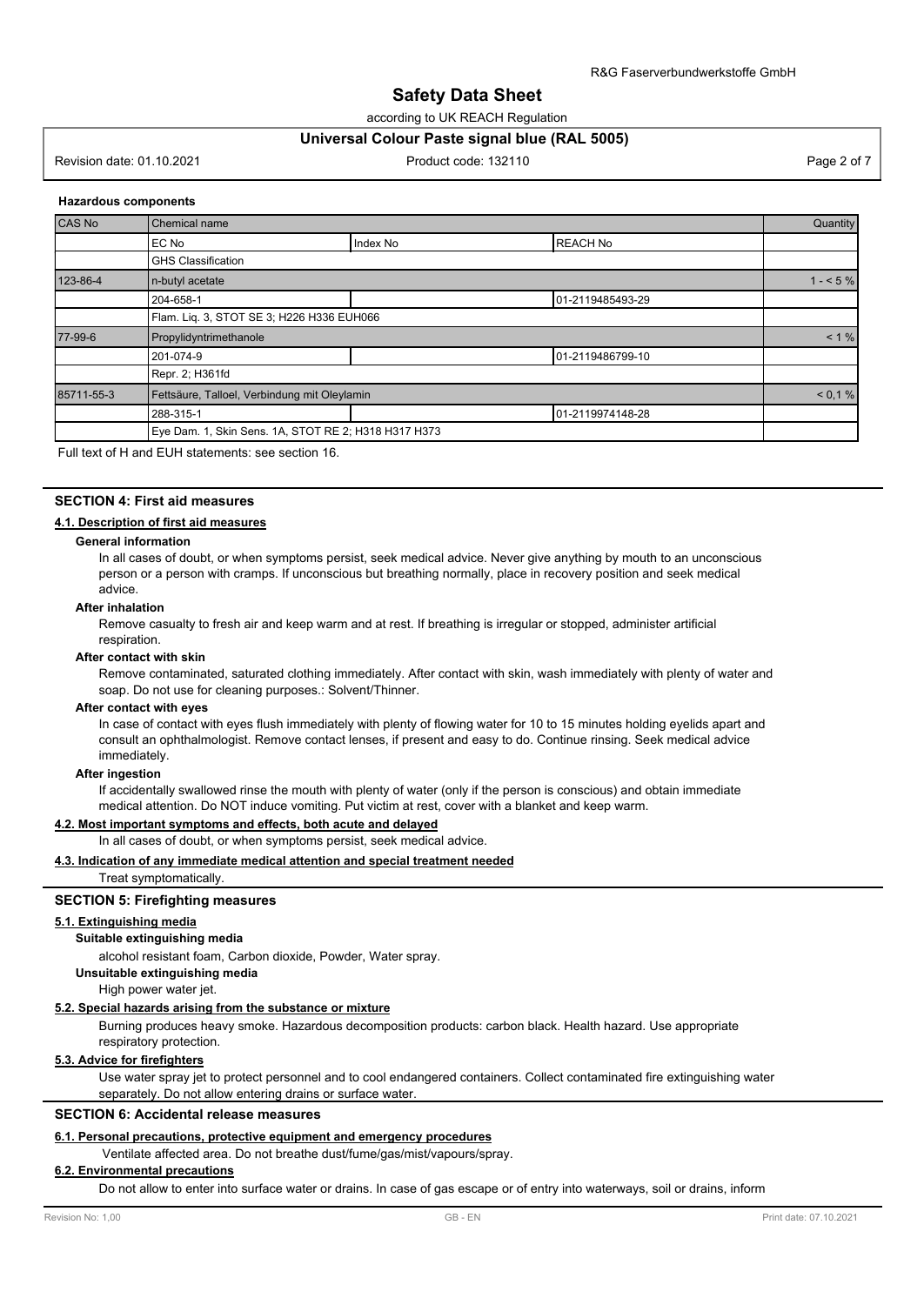according to UK REACH Regulation

#### **Universal Colour Paste signal blue (RAL 5005)**

Revision date: 01.10.2021 **Product code: 132110** Product code: 132110 **Page 3 of 7** Page 3 of 7

# the responsible authorities.

# **6.4. Reference to other sections**

Safe handling: see section 7 Personal protection equipment: see section 8 Disposal: see section 13

#### **SECTION 7: Handling and storage**

#### **7.1. Precautions for safe handling**

#### **Advice on safe handling**

In case of insufficient ventilation and/or through use, explosive/highly flammable mixtures may develop. Only use the material in places where open light, fire and other flammable sources can be kept away.

Use explosion-proof electrical equipment. Filling and transfer: Take precautionary measures against static discharges. Provide earthing of containers, equipment, pumps and ventilation facilities. Wear anti-static footwear and clothing Use only antistatically equipped (spark-free) tools.

Avoid contact with skin, eyes, and clothing. Avoid: Inhalation of vapours or spray/mists, Inhalation of dust/particles. When using do not eat, drink, smoke, sniff. Keep away from sources of heat (e.g. hot surfaces), sparks and open flames.

Never use pressure to empty container. Keep/Store only in original container.

Do not allow to enter into surface water or drains.

**Advice on protection against fire and explosion**

Solvent vapours are heavier than air, spread on the ground and form explosive mixtures with air mixtures.

#### **7.2. Conditions for safe storage, including any incompatibilities**

#### **Requirements for storage rooms and vessels**

Store in accordance with: Betriebssicherheitsverordnung (BetrSichV)

**Hints on joint storage**

Keep away from: Strong acid, Strong alkali, Oxidizing agents.

#### **Further information on storage conditions**

Follow the instructions for use on the label. Keep container tightly closed and dry in a cool, well-ventilated place. Protect from heat and direct sunlight. Keep away from sources of ignition - No smoking. Store in a place accessible by authorized persons only. Always close containers tightly after the removal of product.

#### **7.3. Specific end use(s)**

No data available.

#### **SECTION 8: Exposure controls/personal protection**

#### **8.1. Control parameters**

#### **Exposure limits (EH40)**

| <b>CAS No</b> | Substance            | ppm              | mg/m <sup>3</sup> | fibres/ml | Category      | Origin |
|---------------|----------------------|------------------|-------------------|-----------|---------------|--------|
| 123-86-4      | <b>Butvl acetate</b> | 150 <sup>1</sup> | 724               |           | TWA (8 h)     | WEL    |
|               |                      | 200              | 966               |           | STEL (15 min) | WEL    |

#### **DNEL/DMEL values**

| <b>CAS No</b>            | Substance       |                    |          |                         |
|--------------------------|-----------------|--------------------|----------|-------------------------|
| DNEL type                |                 | Exposure route     | Effect   | Value                   |
| 123-86-4                 | n-butyl acetate |                    |          |                         |
| Worker DNEL, acute       |                 | <b>linhalation</b> | local    | $600$ mg/m <sup>3</sup> |
| Worker DNEL, long-term   |                 | <b>linhalation</b> | local    | 300 mg/ $m3$            |
| Consumer DNEL, acute     |                 | inhalation         | local    | $300$ mg/m <sup>3</sup> |
| Consumer DNEL, long-term |                 | <b>linhalation</b> | local    | $35,7 \text{ mg/m}^3$   |
| Worker DNEL, long-term   |                 | dermal             | systemic | 11 mg/kg bw/day         |
| Worker DNEL, acute       |                 | dermal             | systemic | 11 mg/kg bw/day         |
| Consumer DNEL, long-term |                 | dermal             | systemic | 6 mg/kg bw/day          |
| Consumer DNEL, acute     |                 | dermal             | systemic | 6 mg/kg bw/day          |
| Consumer DNEL, long-term |                 | oral               | systemic | 2 mg/kg bw/day          |
| Consumer DNEL, acute     |                 | oral               | systemic | 2 mg/kg bw/day          |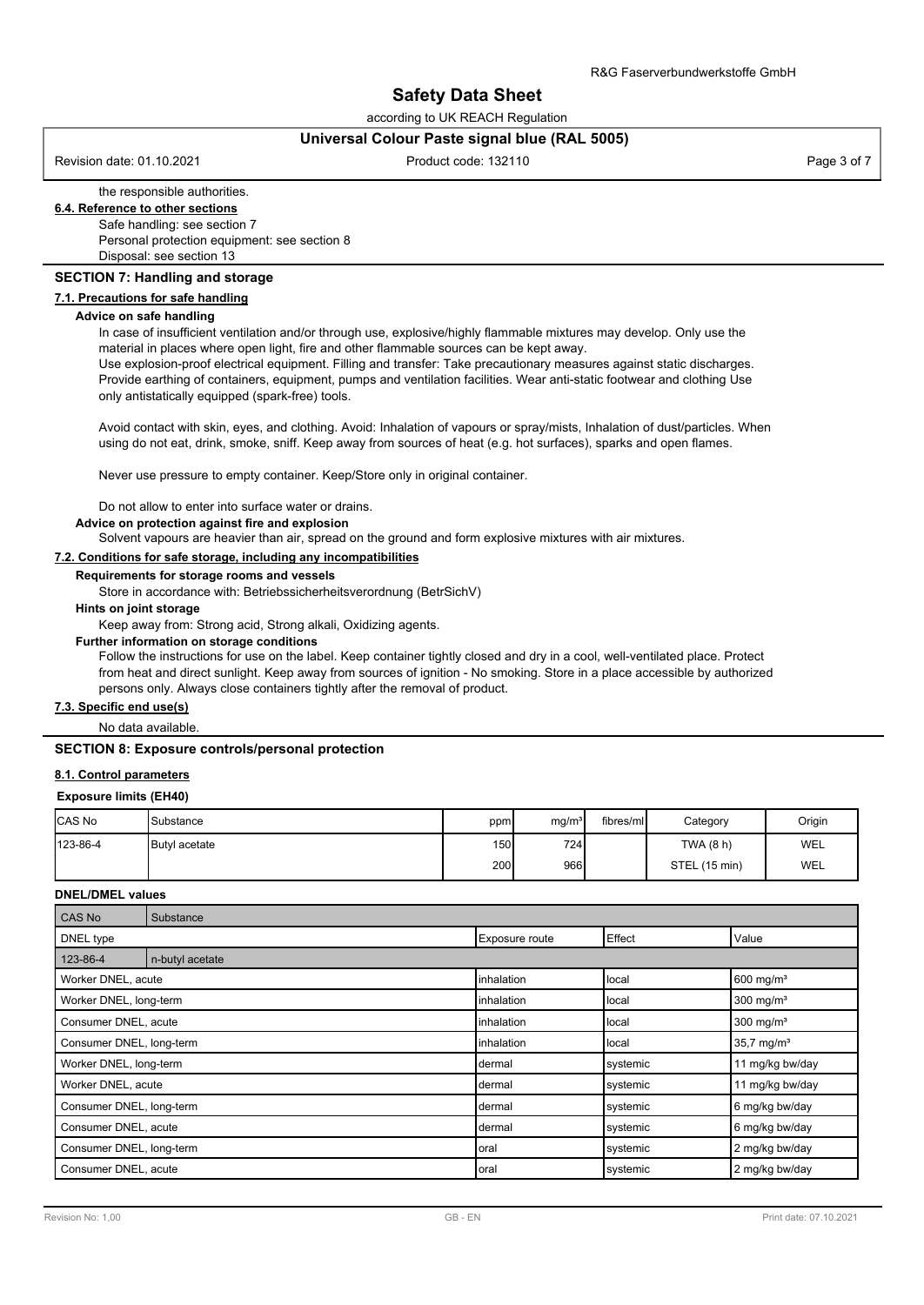according to UK REACH Regulation

#### **Universal Colour Paste signal blue (RAL 5005)**

Revision date: 01.10.2021 **Product code: 132110** Product code: 132110 **Page 4 of 7** Page 4 of 7

#### **PNEC values**

| CAS No                             | Substance                                        |              |
|------------------------------------|--------------------------------------------------|--------------|
| Environmental compartment          |                                                  | Value        |
| 123-86-4                           | n-butyl acetate                                  |              |
| Freshwater                         |                                                  | $0,18$ mg/l  |
| Marine water                       |                                                  | 0,018 mg/l   |
| 0,981 mg/kg<br>Freshwater sediment |                                                  |              |
| Marine sediment                    |                                                  | 0,0981 mg/kg |
|                                    | Micro-organisms in sewage treatment plants (STP) | 35,6 mg/l    |
| Soil                               |                                                  | 0,0903 mg/kg |

#### **8.2. Exposure controls**

#### **Appropriate engineering controls**

Provide adequate ventilation.

If handled uncovered, arrangements with local exhaust ventilation have to be used.

If technical exhaust or ventilation measures are not possible or insufficient, respiratory protection must be worn.

#### **Eye/face protection**

Wear eye/face protection.

#### **Hand protection**

Wear protective gloves. Replace when worn! The design of chemical protective gloves must be be selected specifically for the workplace, depending on the concentration and quantity of the hazardous substance. It is recommended to clarify the chemical resistance of the above mentioned protective gloves for special applications with the glove manufacturer. The wearing time limits according to the manufacturer's specifications must be observed.

Suitable material: FKM (fluororubber). Breakthrough time: >480 min.

Protect skin by using skin protective cream. Use protective skin cream before handling the product.

#### **Skin protection**

Wear anti-static footwear and clothing (antistatic) Natural fibres (e.g. cotton), heat-resistant synthetic fibres. **Respiratory protection**

Respiratory protection necessary at: exceeding exposure limit values. Use suitable breathing apparatus.

#### **Environmental exposure controls**

Do not allow to enter into surface water or drains.

#### **SECTION 9: Physical and chemical properties**

#### **9.1. Information on basic physical and chemical properties**

| Physical state:                                              | Liquid                          |                          |  |
|--------------------------------------------------------------|---------------------------------|--------------------------|--|
| Colour:                                                      | Signal blue RAL 5005            |                          |  |
| Odour:                                                       | like: Solvents                  |                          |  |
| Changes in the physical state                                |                                 |                          |  |
| Melting point/freezing point:                                |                                 | not applicable           |  |
| Boiling point or initial boiling point and boiling<br>range: |                                 | 124 $\degree$ C          |  |
| <b>Explosive properties</b>                                  |                                 |                          |  |
| not applicable                                               |                                 |                          |  |
| Auto-ignition temperature:                                   |                                 | $>200$ °C                |  |
| Vapour pressure:                                             |                                 | $0.38$ hPa               |  |
| (at 20 $^{\circ}$ C)                                         |                                 |                          |  |
| Density (at 20 $°C$ ):                                       |                                 | $1,33$ g/cm <sup>3</sup> |  |
| Evaporation rate:                                            |                                 | not applicable           |  |
| Solvent separation test:                                     | <3 % (land transport (ADR/RID)) |                          |  |
| Solvent content:                                             | 2,04 %                          |                          |  |
| 9.2. Other information                                       |                                 |                          |  |
| Solid content:                                               | 97,96 %                         |                          |  |
| <b>SECTION 10: Stability and reactivity</b>                  |                                 |                          |  |
| 10.1. Reactivity                                             |                                 |                          |  |

#### No information available.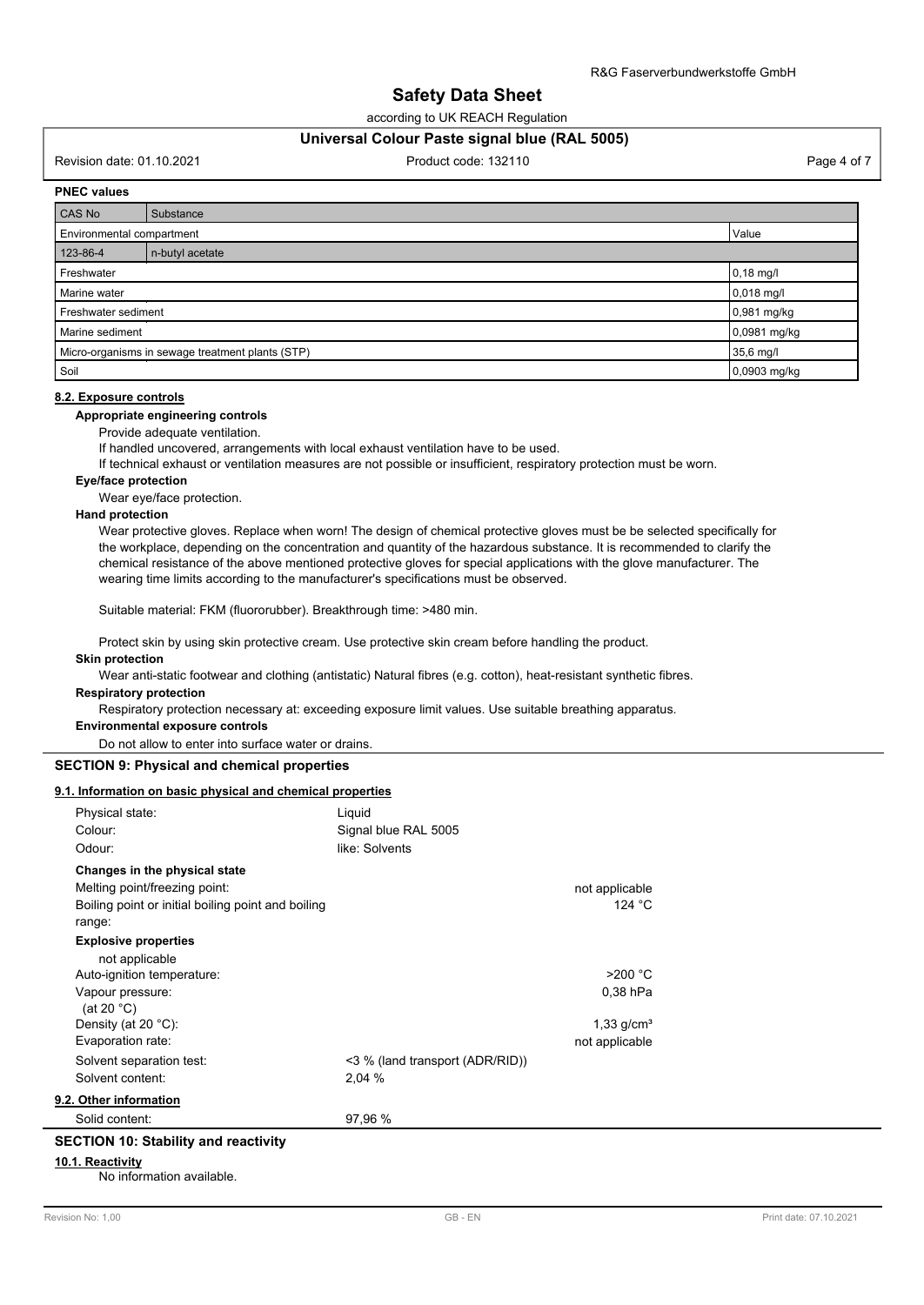according to UK REACH Regulation

# **Universal Colour Paste signal blue (RAL 5005)**

|                                                                                                              | Ulliversal Colour Faste signal blue (NAL 3003)                                                                       |             |
|--------------------------------------------------------------------------------------------------------------|----------------------------------------------------------------------------------------------------------------------|-------------|
| Revision date: 01.10.2021                                                                                    | Product code: 132110                                                                                                 | Page 5 of 7 |
| 10.2. Chemical stability<br>The product is stable under storage at normal ambient temperatures.              |                                                                                                                      |             |
| 10.3. Possibility of hazardous reactions                                                                     |                                                                                                                      |             |
| Exothermic reaction with: Strong acid, Strong alkali, Oxidizing agents.                                      |                                                                                                                      |             |
| 10.6. Hazardous decomposition products                                                                       |                                                                                                                      |             |
| Nitrogen oxides (NOx), carbon black, Carbon dioxide (CO2), Carbon monoxide.                                  |                                                                                                                      |             |
| <b>SECTION 11: Toxicological information</b>                                                                 |                                                                                                                      |             |
| 11.1. Information on toxicological effects                                                                   |                                                                                                                      |             |
| <b>Acute toxicity</b>                                                                                        |                                                                                                                      |             |
| Based on available data, the classification criteria are not met.                                            |                                                                                                                      |             |
| Irritation and corrosivity<br>Based on available data, the classification criteria are not met.              |                                                                                                                      |             |
| <b>Sensitising effects</b>                                                                                   |                                                                                                                      |             |
|                                                                                                              | Contains Fettsäure, Talloel, Verbindung mit Oleylamin. May produce an allergic reaction. May cause an allergic skin  |             |
| reaction. (Fettsäure, Talloel, Verbindung mit Oleylamin)                                                     |                                                                                                                      |             |
| Carcinogenic/mutagenic/toxic effects for reproduction                                                        |                                                                                                                      |             |
| Based on available data, the classification criteria are not met.                                            |                                                                                                                      |             |
| <b>STOT-single exposure</b><br>Based on available data, the classification criteria are not met.             |                                                                                                                      |             |
| <b>STOT-repeated exposure</b>                                                                                |                                                                                                                      |             |
| Based on available data, the classification criteria are not met.                                            |                                                                                                                      |             |
| <b>Aspiration hazard</b>                                                                                     |                                                                                                                      |             |
| Based on available data, the classification criteria are not met.<br>Observations relevant to classification |                                                                                                                      |             |
| Following inhalation:                                                                                        |                                                                                                                      |             |
|                                                                                                              | Possible adverse effects on humans and possible symptoms: May cause respiratory irritation. May May cause damage to  |             |
|                                                                                                              | the liver if inhaled. May cause damage to the kidneys if inhaled. Central nervous system depression.                 |             |
|                                                                                                              |                                                                                                                      |             |
| Following eye contact:                                                                                       | May be absorbed through the skin. Frequent and prolonged skin contact may cause skin irritation. Has a degreasing    |             |
| effect on the skin.                                                                                          |                                                                                                                      |             |
| <b>Further information</b>                                                                                   |                                                                                                                      |             |
| Classification according to Regulation (EC) No 1272/2008 [CLP]                                               |                                                                                                                      |             |
| <b>SECTION 12: Ecological information</b>                                                                    |                                                                                                                      |             |
| 12.2. Persistence and degradability                                                                          |                                                                                                                      |             |
| No data available                                                                                            |                                                                                                                      |             |
| 12.3. Bioaccumulative potential<br>No data available                                                         |                                                                                                                      |             |
| <b>Further information</b>                                                                                   |                                                                                                                      |             |
|                                                                                                              | Do not allow to enter into surface water or drains. Do not allow to enter into soil/subsoil.                         |             |
| <b>SECTION 13: Disposal considerations</b>                                                                   |                                                                                                                      |             |
| 13.1. Waste treatment methods                                                                                |                                                                                                                      |             |
| <b>Disposal recommendations</b>                                                                              |                                                                                                                      |             |
| Do not allow to enter into surface water or drains.                                                          |                                                                                                                      |             |
| Observe regulations when disposing.                                                                          |                                                                                                                      |             |
| <b>Contaminated packaging</b>                                                                                |                                                                                                                      |             |
| Non-contaminated packages may be recycled.<br>Observe regulations when disposing.                            |                                                                                                                      |             |
| <b>SECTION 14: Transport information</b>                                                                     |                                                                                                                      |             |
| Land transport (ADR/RID)                                                                                     |                                                                                                                      |             |
|                                                                                                              | No dangerous good in sense of this transport regulation.                                                             |             |
| 14.1. UN number:<br>14.2. UN proper shipping name:                                                           | No dangerous good in sense of this transport regulation.                                                             |             |
| 14.3. Transport hazard class(es):                                                                            | No dangerous good in sense of this transport regulation.                                                             |             |
| 14.4. Packing group:                                                                                         | No dangerous good in sense of this transport regulation.                                                             |             |
|                                                                                                              |                                                                                                                      |             |
| Inland waterways transport (ADN)                                                                             |                                                                                                                      |             |
| 14.1. UN number:                                                                                             | No dangerous good in sense of this transport regulation.<br>No dangerous good in sense of this transport regulation. |             |
| 14.2. UN proper shipping name:                                                                               |                                                                                                                      |             |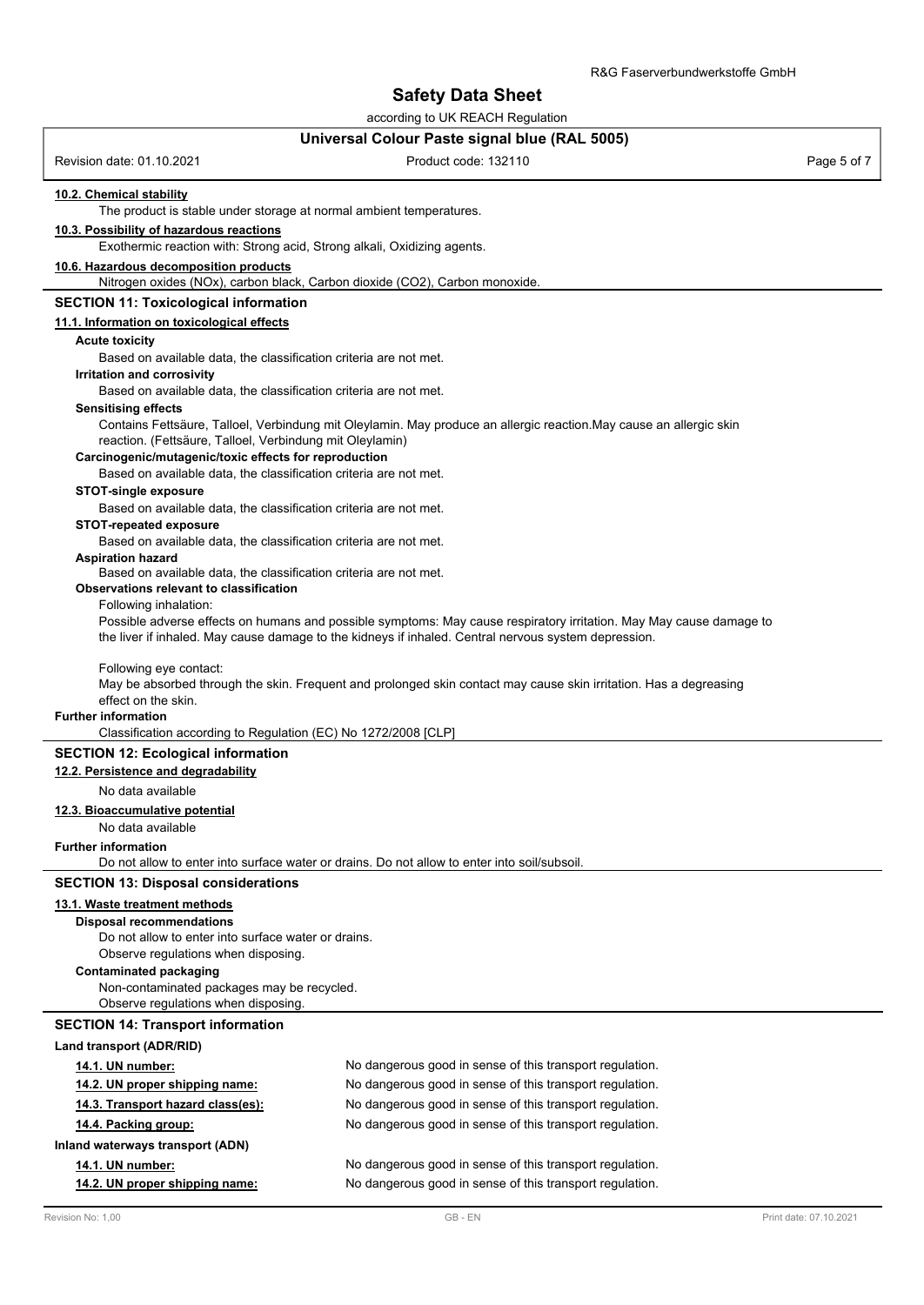| according to UK REACH Regulation                                                                |                                                                                                      |             |
|-------------------------------------------------------------------------------------------------|------------------------------------------------------------------------------------------------------|-------------|
| Universal Colour Paste signal blue (RAL 5005)                                                   |                                                                                                      |             |
| Revision date: 01.10.2021                                                                       | Product code: 132110                                                                                 | Page 6 of 7 |
| 14.3. Transport hazard class(es):                                                               | No dangerous good in sense of this transport regulation.                                             |             |
| 14.4. Packing group:                                                                            | No dangerous good in sense of this transport regulation.                                             |             |
| Marine transport (IMDG)                                                                         |                                                                                                      |             |
| 14.1. UN number:                                                                                | No dangerous good in sense of this transport regulation.                                             |             |
| 14.2. UN proper shipping name:                                                                  | No dangerous good in sense of this transport regulation.                                             |             |
| 14.3. Transport hazard class(es):                                                               | No dangerous good in sense of this transport regulation.                                             |             |
| 14.4. Packing group:                                                                            | No dangerous good in sense of this transport regulation.                                             |             |
| Air transport (ICAO-TI/IATA-DGR)                                                                |                                                                                                      |             |
| 14.1. UN number:                                                                                | No dangerous good in sense of this transport regulation.                                             |             |
| 14.2. UN proper shipping name:                                                                  | No dangerous good in sense of this transport regulation.                                             |             |
| 14.3. Transport hazard class(es):                                                               | No dangerous good in sense of this transport regulation.                                             |             |
| 14.4. Packing group:                                                                            | No dangerous good in sense of this transport regulation.                                             |             |
| 14.5. Environmental hazards<br><b>ENVIRONMENTALLY HAZARDOUS:</b>                                | No                                                                                                   |             |
| 14.6. Special precautions for user<br>No dangerous good in sense of this transport regulation.  |                                                                                                      |             |
| 14.7. Transport in bulk according to Annex II of Marpol and the IBC Code                        |                                                                                                      |             |
| not applicable                                                                                  |                                                                                                      |             |
| <b>SECTION 15: Regulatory information</b>                                                       |                                                                                                      |             |
|                                                                                                 | 15.1. Safety, health and environmental regulations/legislation specific for the substance or mixture |             |
| EU regulatory information                                                                       |                                                                                                      |             |
| 2010/75/EU (VOC):                                                                               | 2,041 % (27,227 g/l)                                                                                 |             |
| National regulatory information                                                                 |                                                                                                      |             |
| Water hazard class (D):                                                                         | 2 - obviously hazardous to water                                                                     |             |
| 15.2. Chemical safety assessment                                                                |                                                                                                      |             |
|                                                                                                 | Chemical safety assessments for substances in this mixture were not carried out.                     |             |
| <b>SECTION 16: Other information</b>                                                            |                                                                                                      |             |
| Abbreviations and acronyms                                                                      |                                                                                                      |             |
|                                                                                                 | ADR: Accord européen sur le transport des marchandises dangereuses par Route                         |             |
| IMDG: International Maritime Code for Dangerous Goods                                           | (European Agreement concerning the International Carriage of Dangerous Goods by Road)                |             |
| IATA: International Air Transport Association                                                   |                                                                                                      |             |
|                                                                                                 | GHS: Globally Harmonized System of Classification and Labelling of Chemicals                         |             |
|                                                                                                 | EINECS: European Inventory of Existing Commercial Chemical Substances                                |             |
| ELINCS: European List of Notified Chemical Substances<br><b>CAS: Chemical Abstracts Service</b> |                                                                                                      |             |
| LC50: Lethal concentration, 50%                                                                 |                                                                                                      |             |
| LD50: Lethal dose, 50%                                                                          |                                                                                                      |             |
|                                                                                                 |                                                                                                      |             |
| Relevant H and EUH statements (number and full text)                                            |                                                                                                      |             |
| H <sub>226</sub>                                                                                | Flammable liquid and vapour.                                                                         |             |
| <b>H317</b>                                                                                     | May cause an allergic skin reaction                                                                  |             |

| H226          | Flammable liquid and vapour.                                                                     |
|---------------|--------------------------------------------------------------------------------------------------|
| H317          | May cause an allergic skin reaction.                                                             |
| H318          | Causes serious eye damage.                                                                       |
| H336          | May cause drowsiness or dizziness.                                                               |
| H361fd        | Suspected of damaging fertility. Suspected of damaging the unborn child.                         |
| H373          | May cause damage to organs through prolonged or repeated exposure.                               |
| EUH066        | Repeated exposure may cause skin dryness or cracking.                                            |
| <b>EUH208</b> | Contains Fettsäure, Talloel, Verbindung mit Oleylamin. May produce an allergic reaction.         |
| EUH210        | Safety data sheet available on request.                                                          |
| EUH211        | Warning! Hazardous respirable droplets may be formed when sprayed. Do not breathe spray or mist. |
|               |                                                                                                  |

#### **Further Information**

The information is based on the present level of our knowledge. It does not, however, give assurance of product properties and establishes no contract legal rights. The receiver of our product is singularly responsible for adhering to existing laws and regulations.